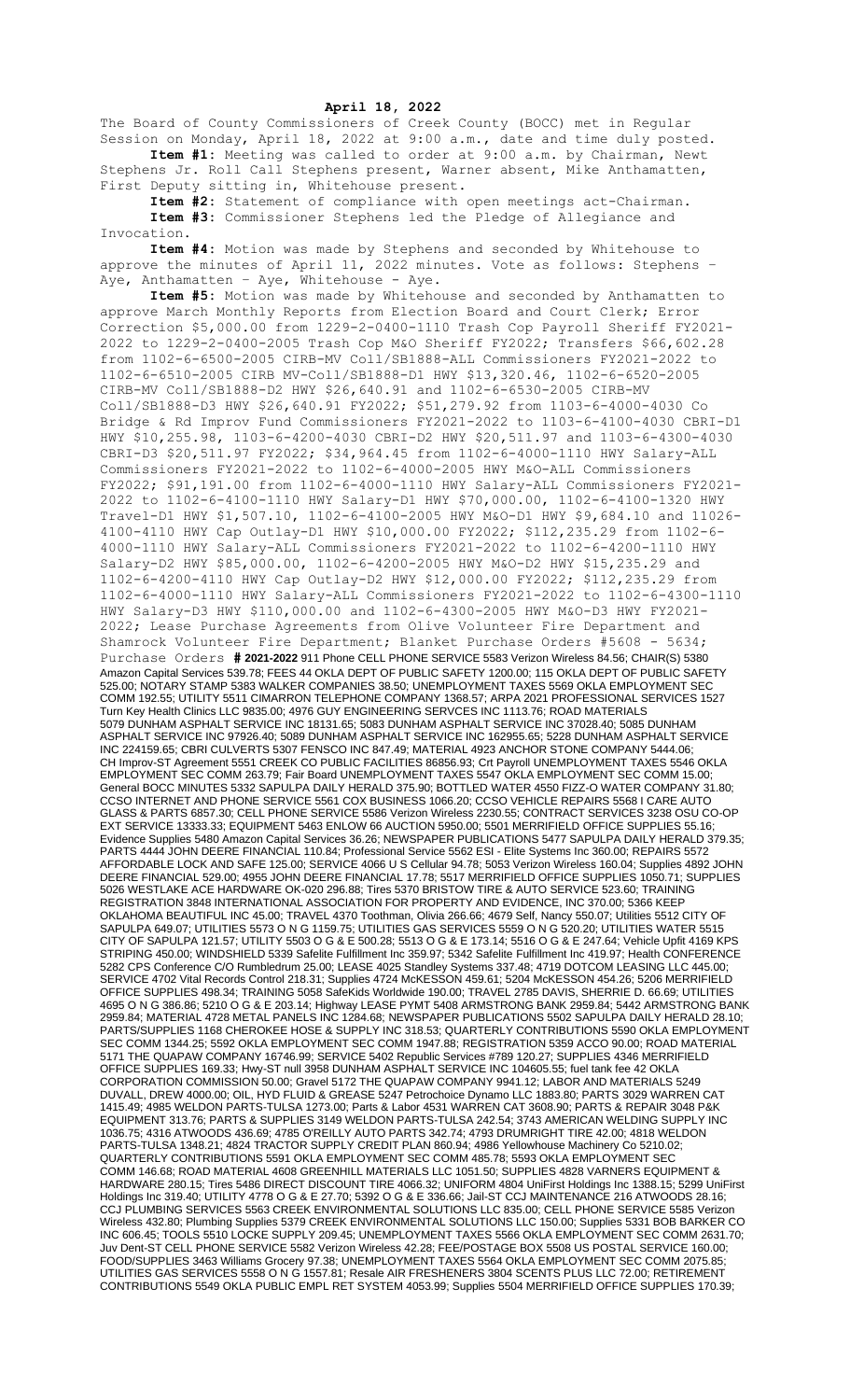TEMPORARY EMPLOYEE 5458 DYNAMIC RECRUITING SPECIALIST 696.00; UNEMPLOYMENT TAXES 5548 OKLA EMPLOYMENT SEC COMM 185.88; RFD-ST EQUIPMENT 4999 Fire Safety Usa Inc 872.30; RM&P UNEMPLOYMENT TAXES 5579 OKLA EMPLOYMENT SEC COMM 6.24; Safe Oklahoma - AG UNEMPLOYMENT TAXES 5567 OKLA EMPLOYMENT SEC COMM 33.18; SH Svc Fee FOOD FOR INMATES 5304 TIGER CORRECTIONAL 5335.76; UNEMPLOYMENT TAXES 5571 OKLA EMPLOYMENT SEC COMM 300.53; Tax Refunds TAX CORRECTION 110 Whitten Capital Investments 84.00; 111 Whitten Capital Investments 10.50; 112 Whitten Capital Investments 34.00; 113 Laurie And Patrick Beare 1442.00; 114 Rebecca Sue Baker 2.00; 115 Rodney And Shirley Hendricks 96.00; 116 ROSENCUTTER BROTHERS INC 3416.00; Trash Cop null 5555 BUFFALO JOES JUNK REMOVAL & HAUL OFF SERVICE LLC 750.00; UNEMPLOYMENT TAXES 5570 OKLA EMPLOYMENT SEC COMM 32.74; Use-ST Professional Service 4987 BKL INC 2493.00. Vote as follows: Stephens – Aye, Anthamatten - Aye, Whitehouse - Aye.

**Item #6: NO DISCUSSION** of new business. (In accordance with the Open Meetings Act, Title 25 O.S. § 311, new business is defined as any matter not known about or which could not have been reasonably foreseen within 24 hours of time of posting agenda.)

**Item #16: DISCUSSION ONLY/NO ACTION** on the certified results of the election to approve or deny the creation of the 146th St. S. Rural Road Improvement District and ordering a date and time for the first meeting of the district. Stephens stated the results are 11-0. I have asked Dunham's Asphalt to price quote the area in stages, I have not been able to see the quote yet. But, will get that information to you. Andrew Goforth, Assistant District Attorney went over the rules of the creation and setting the first public hearing. There was discussion of needed another week to provide the time and place for meeting. Goforth stated with this creation, the RRID is subject to the open meeting law, it will contain a nine-member board, as well. The Representatives for the RRID asked if a template for by-laws could be provided to them, so they can use it as a guide, to create theirs. Stephens stated this item needs to be passed out one week to gather additional information on meeting.

**Item #7:** Motion was made by Whitehouse and seconded by Anthamatten to sign Transcript and Deed on property located in O.T. Bristow Lots 1 & 2, BLK 37 that was sold in public sale on 4-11-22. Vote as follows: Stephens – Aye, Anthamatten - Aye, Whitehouse - Aye.

**Item #8:** Motion was made by Stephens and seconded by Whitehouse to sign Transcript and Deed on property located in O.T. Bristow Lot 9, BLK 15 that was sold in public sale on 4-11-22. Vote as follows: Stephens – Aye, Anthamatten -  $Aye$ , Whitehouse -  $Aye$ .

**Item #9:** Motion was made by Whitehouse and seconded by Anthamatten to sign Transcript and Deed on property located in Drumright 5th S1/2 Lot 7 & N1/2 Lot 8, BLK 1 that was sold in public sale on 4-11-22. Vote as follows: Stephens – Aye, Anthamatten – Aye, Whitehouse - Aye.

**Item #10:** Motion was made by Whitehouse and seconded by Anthamatten to sign Transcript and Deed on property located in Drumright 5th E1/2 Lot 1, BLK 8 that was sold in public sale on 4-11-22. Vote as follows: Stephens – Aye, Anthamatten -  $Aye$ , Whitehouse -  $Aye$ .

**Item #11:** Motion was made by Whitehouse and seconded by Anthamatten to sign Transcript and Deed on property located in Harley Fulkerson 3rd Lots 4 THRU 7, BLK 4 that was sold in public sale on 4-11-22. Vote as follows: Stephens – Aye, Anthamatten – Aye, Whitehouse - Aye.

**Item #12:** Motion was made by Whitehouse and seconded by Anthamatten to sign Transcript and Deed on property located in M Jones Lots 4 & 5, BLK 20 that was sold in public sale on 4-11-22. Vote as follows: Stephens – Aye, Anthamatten -  $Aye$ , Whitehouse -  $Aye$ .

**Item #13:** Motion was made by Whitehouse and seconded by Anthamatten to sign Transcript and Deed on property located in M Jones Lots 21 & 22, BLK 20 that was sold in public sale on 4-11-22. Vote as follows: Stephens – Aye, Anthamatten – Aye, Whitehouse - Aye.

**Item #14:** Motion was made by Whitehouse and seconded by Anthamatten to sign Transcript and Deed on property located in North Heights Lots 12 & 13, BLK 14 that was sold in public sale on 4-11-22. Vote as follows: Stephens Aye, Anthamatten - Aye, Whitehouse - Aye.

**Item #15:** Motion was made by Whitehouse and seconded by Anthamatten to sign Transcript and Deed on property located in Westport Lot 37, BLK 2 that was sold in public sale on 4-11-22. Vote as follows: Stephens - Aye, Anthamatten – Aye, Whitehouse - Aye.

**Item #17:** Motion was made by Stephens and seconded by Whitehouse to Accept **Bid#22-8 Hauling Services** and Award to Wofford Trucking & Grading LLC and add to the current 6 Month Bridge/HWY Materials. Stephens stated we only received one bid. There was discussion of the current shortage of trucks available to haul for Districts 2 and 3. Jana Thomas, Purchasing Agent discussed the current 6 Month Bid and stated that the two current awarded vendors had the opportunity to produce service and have not been able to for the two districts. The undisclosed surcharges being applied to the departments were discussed briefly. Stephens stated he wants to do what is the best for the county and get gravel the most economical way. There was discussion of the bid being honored through December 2022, Stephens stated he would rather this service be added to the next 6 Month Bid. Vote as follows: Stephens – Aye, Anthamatten – Aye, Whitehouse - Aye.